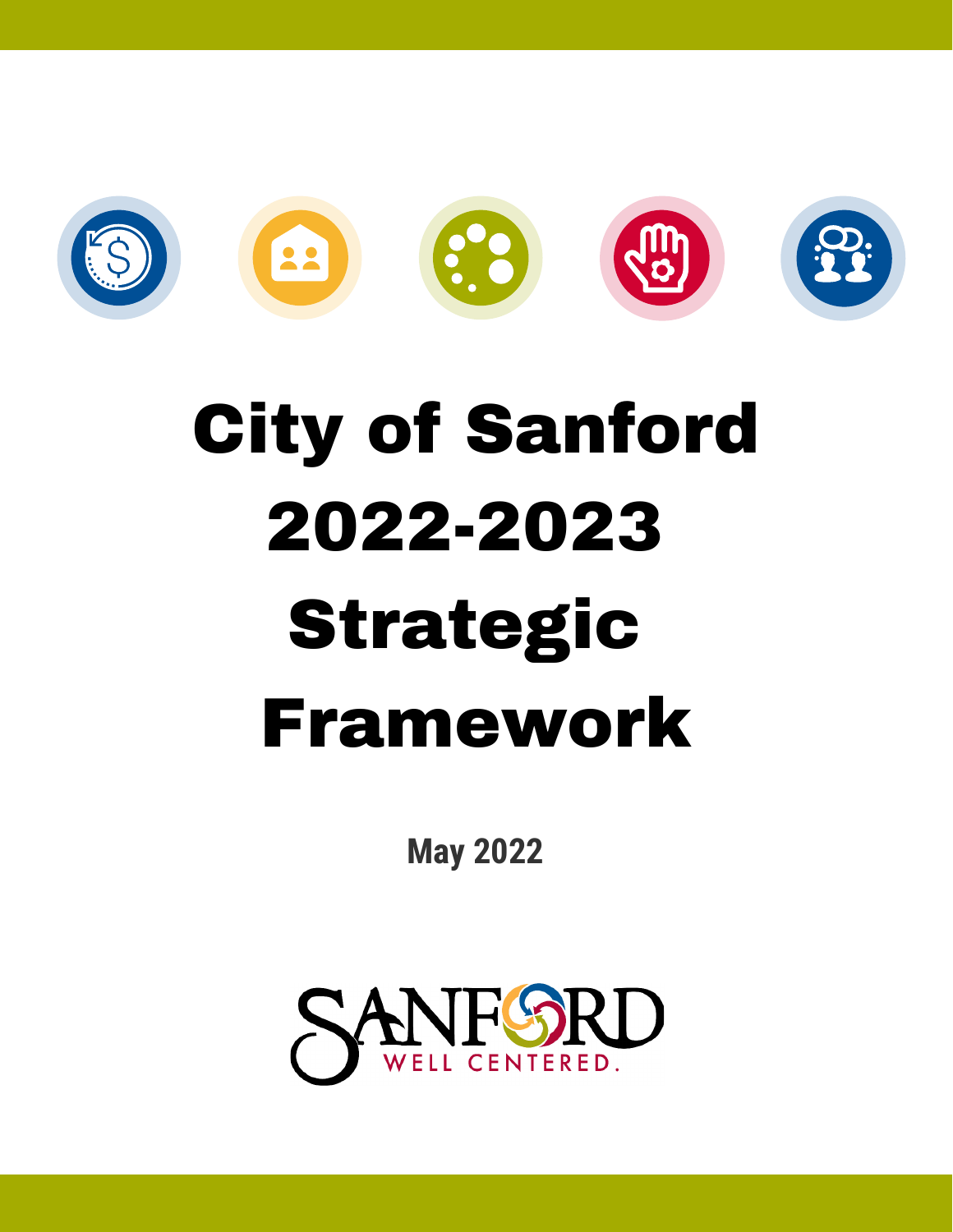

### Economic Prosperity for All

- **Explore Opportunities to Partner with Central Carolina Community College and Lee County schools, including public and private, to improve workforce opportunities**
	- Empower Sanford Area Growth Alliance (SAGA) to develop a gap analysis for the Lee County Promise Program (FY 2022-2023)

### **Improve Public Transportation and Mobility Options**

- Explore feasibility of micro-transit options (e.g. Via Ride Share)
- Continue partnership with NCDOT to explore mobility hub rail/multi-modal station along S-Line Corridor
- Continue to partner with NCDOT on mobility improvements throughout the city

### **Develop Target Industries to Provide Diverse Workforce Opportunities**

- Tailor recruiting efforts to companies that provide large and diverse opportunities
- Direct SAGA to develop a strategy to position Sanford as a regional hub for the
- technology industry. Draft strategy available to the Board in FY 2022-23

## Goal 2: Preserving & Creating Affordable Housing

### **Support Housing Initiatives in East Sanford**

- Public/private partnership for site-specific redevelopment utilize developer agreement to partner with the private sector (e.g. Singer Building)
- Invest in 1st Street Initiative through improved public space, Sanford Agricultural Marketplace, park amenities

### **Increase Access to Affordable Housing**

- Establish criteria to identify areas of opportunity (FY 2022-23)
- Explore changes to land-use policies to increase affordable housing opportunities (e.g. UDO) - completed in summer 2022
- Financial support of Brick Capital CDC's homebuyer education and housing counseling
- Identify and develop strategies to maintain existing affordable housing

### **Improve the Condition and Number of Affordable Housing Properties**

- Continue to fund urgent repair and single-family rehab programs
- Continue partnerships with nonprofits

### **Develop and Improve Programs to Address Homelessness**

Continue to support S3 Housing Connect Initiative

OBJECTIVES & INITIATIVES

**DBJECTIVES & INITIATIVES** 

 $\boldsymbol{\mathsf{o}}$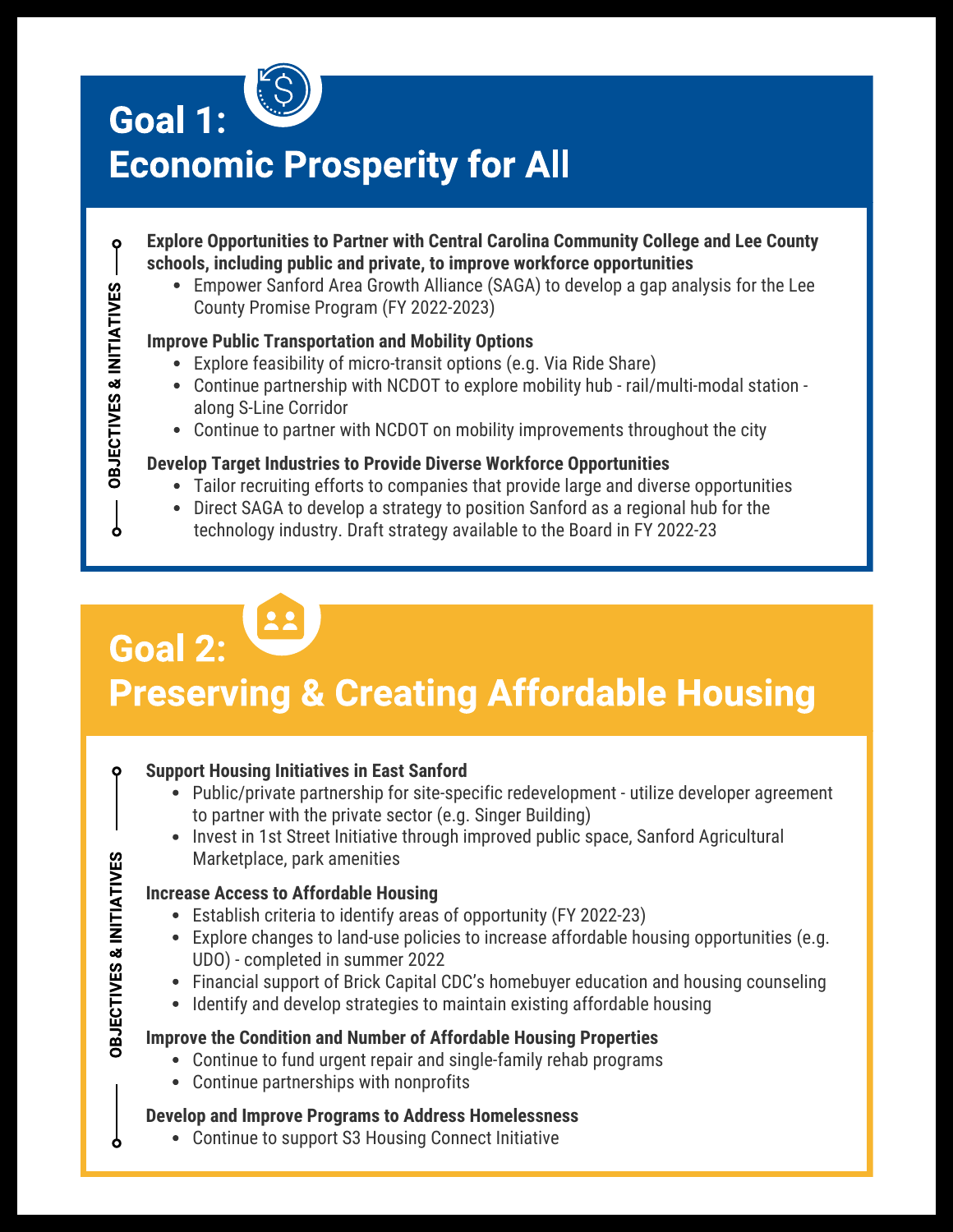### **Develop and Implement Strategies to Link Sanford and Jonesboro**

- Explore the feasibility of establishing a Municipal Service District in Jonesboro
- Develop strategies to jointly market downtown Sanford and Jonesboro
- Study mobility improvements between downtown Sanford and Jonesboro walkability, public transit, corridor improvements (landscaping, streetscapes, lighting)

### **Improve Mobility**

- Continue to improve walkability/bike-ability through partnership with NCDOT and improvements to development codes
- Increase Horner Boulevard safety

### **Recruit and Retain Downtown Businesses**

- Make use of vacant buildings for business in Sanford and Jonesboro
- Direct SAGA to develop a strategy to position Sanford as a regional hub for the technology industry (FY 2022-2023)
- Identify and take advantage of public/private opportunities in downtown
- Continue to support the RISE Program

### **Continue to invest in public infrastructure**

Develop plan for Bond Referendum

# Goal 4: Planning & Infrastructure for Growth

### **Leverage Sanford's Water and Sewer Assets**

- Invest in distribution and collection system
- Develop and implement long-range plans to allow for strategic infrastructure investments

### **Improve Streetscape**

• Initiate a Bond Referendum to expand streetscape projects (determined by Council)

### **Develop and Maintain Plans**

- Enhance long-range growth planning
- Continue discussions on urban growth boundaries
- Continue to update UDO and other land use ordinances

### **Add Amenities to Meet the Needs of Residents**

- Update Parks Master Plan (FY 2022-23)
- Fund amenities through Bond Referendum

### **Leverage Highway Corridors**

- Enhance street lighting along corridors (FY 2022-23)
- Create and enhance corridor standards
- Increase staff capacity to enforce existing corridor standards
- Continue to partner with NCDOT on transportation planning initiatives

 $\circ$ 

OBJECTIVES & INITIATIVES

**DBJECTIVES & INITIATIVES** 

Ō